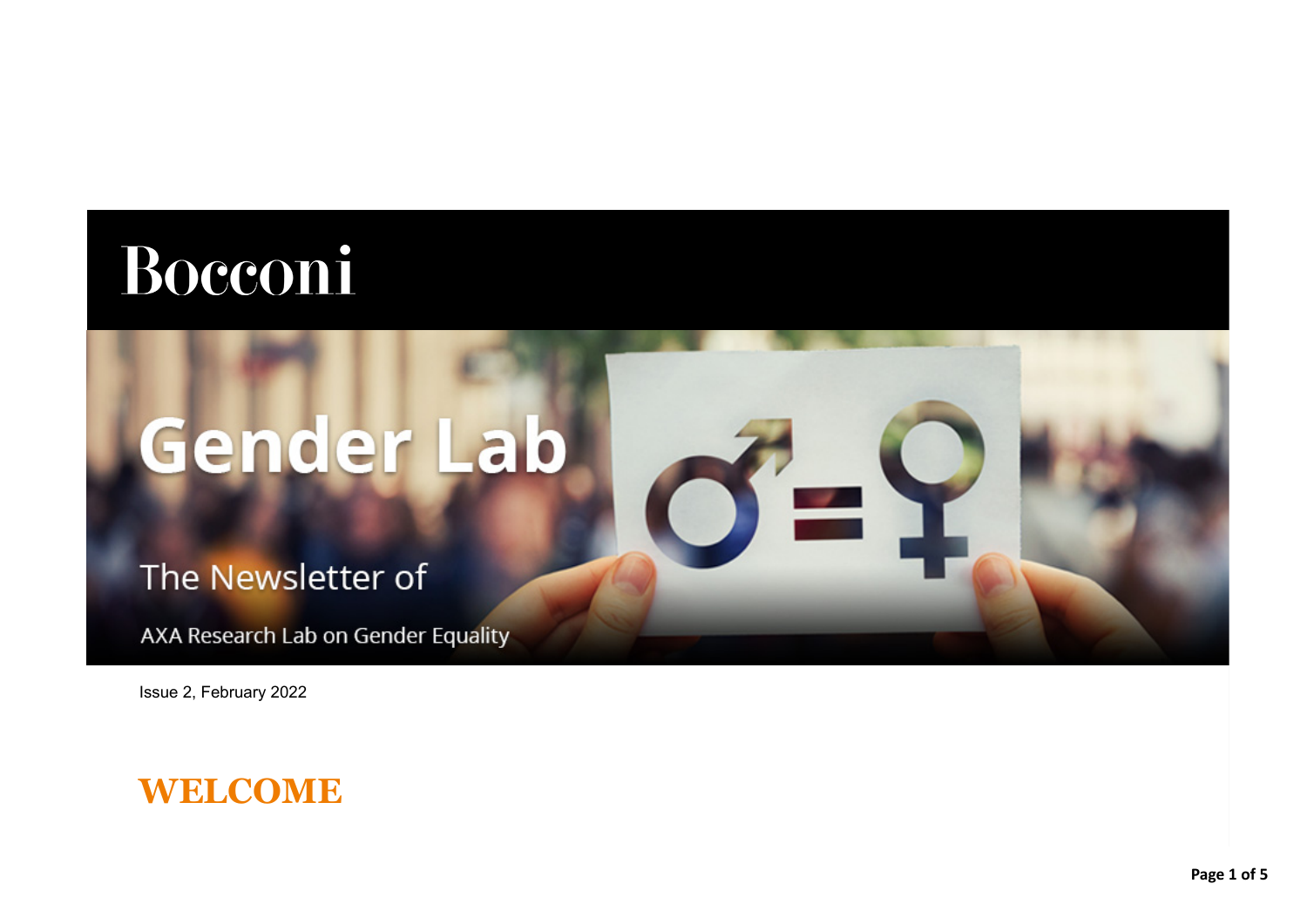The AXA Research Lab on Gender Equality welcomes you to the second issue of our monthly newsletter. At the Lab we aim to promote gender equality in the economic and social spheres through rigorous scientific methodologies. We carry out theoretical and empirical, high-quality research with a strong policy impact.

In this issue of our newsletter, you will find highlights of the research we have produced during the past month. Our research includes all areas of gender economics, gender policies, and gender diversity management and covers topics in education, family, culture, politics, and women's empowerment. You will also find updates about events and our team.

We are happy to connect with you, for which we have left our contact information at the end of the newsletter.

## **MEET THE TEAM!**

- **[Paola Profeta](https://genderlab.unibocconi.eu/people/paola-profeta)**, *Director*
- **[Caroline Coly](https://genderlab.unibocconi.eu/people/caroline-coly)**, *Post-doctoral Researcher*
- **[Silvia Griselda](https://genderlab.unibocconi.eu/people/silvia-griselda)**, *Post-doctoral Researcher*
- **[Giulia Savio](https://genderlab.unibocconi.eu/people/giulia-savio)**, *Post-doctoral Researcher*
- **[Ximena Caló](https://genderlab.unibocconi.eu/people/ximena-calo)**, *Junior Researcher*
- **[Alda Marchese](https://genderlab.unibocconi.eu/people/alda-marchese)**, *Research Assistant*

This month we would like to extend a warm welcome to **[Kenza Elass](https://eur03.safelinks.protection.outlook.com/?url=https%3A%2F%2Fwww.amse-aixmarseille.fr%2Fen%2Fmembers%2Felass&data=04%7C01%7Cximena.calo%40unibocconi.it%7C16282814d5da43fff93008d9facaffa6%7C6bf3b57a9fb447c29ada51156518f52f%7C1%7C0%7C637816572054540326%7CUnknown%7CTWFpbGZsb3d8eyJWIjoiMC4wLjAwMDAiLCJQIjoiV2luMzIiLCJBTiI6Ik1haWwiLCJXVCI6Mn0%3D%7C3000&sdata=Atajj6%2BuohIfXZTg%2BR60kWW4vqvmtDU38An0Fh%2BN53o%3D&reserved=0)**, who is a visiting PhD Student at the Aix Marseille School of Economics. She will be visiting the Lab from February to March 2022.

The Lab also hosts MSc students for curricular internships. We are happy to welcome MSc student **[Gian Maria Della Gatta](https://genderlab.unibocconi.eu/people/intern-and-students)** this semester. Students interested in this opportunity are welcome to contact us.

# **OUR RESEARCH HIGHLIGHTS**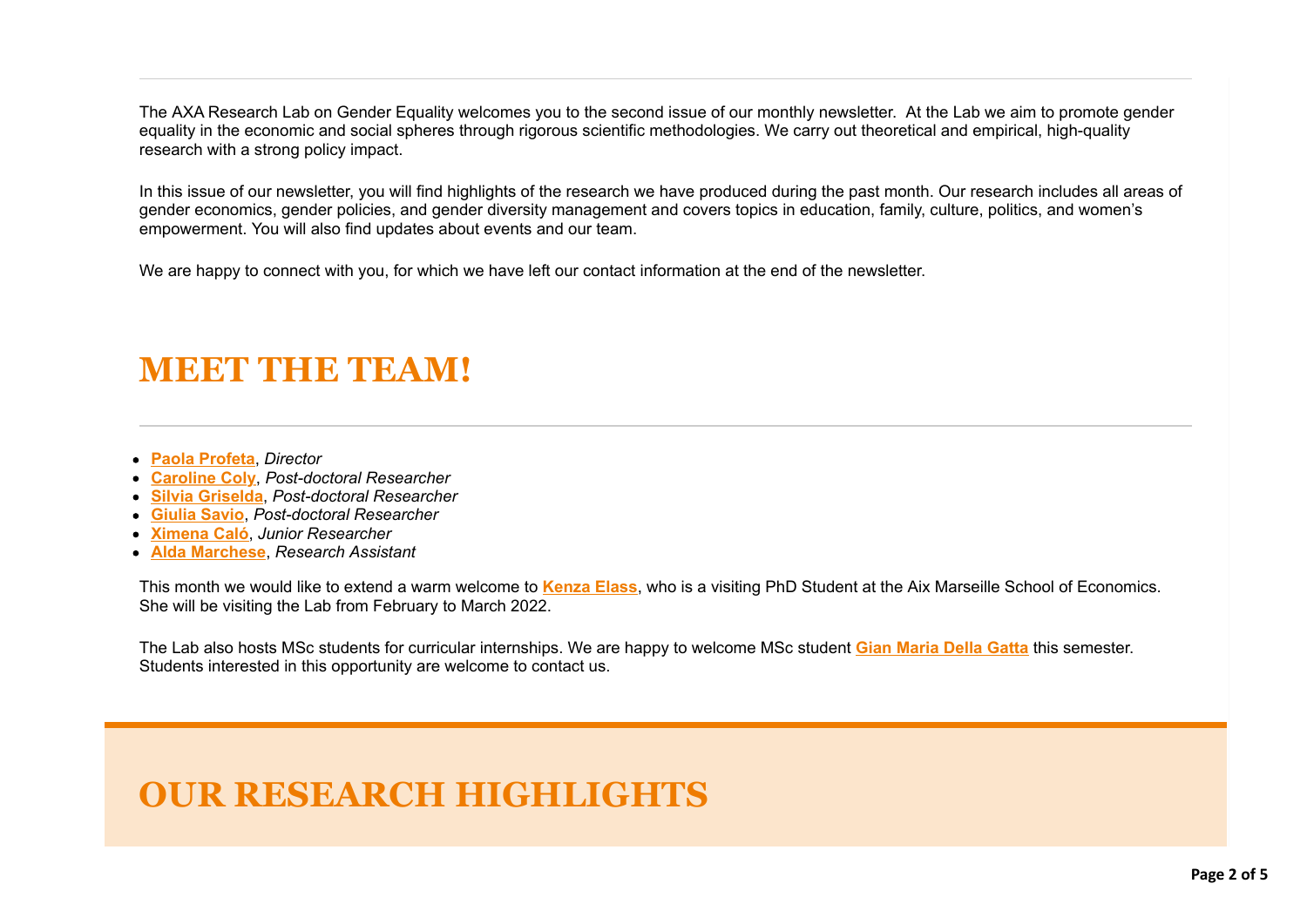### *Women's Empowerment*

**'Statistical discrimination and committees"** by Paola Profeta (with J. Ignacio Conde Ruiz and Juan José Ganuza). The Working Paper has now been **[published](https://genderlab.unibocconi.eu/sites/default/files/media/attach/Statistical%20Discrimination%20and%20Committes.pdf?VersionId=KkHcaOXuOuHVU08iG8IC7nhIKpVwV4L0)** in the European Economic Review.

### *Education*

**"Different Questions, Different Gender Gap: Can The Format of Questions Change the Gender Gap in Mathematics?"** (by Silvia Griselda).

Silvia Griselda, Post-Doctoral researcher at the Lab, has recently **[presented](https://eur03.safelinks.protection.outlook.com/?url=https%3A%2F%2Flese-conference.org%2F&data=04%7C01%7Cximena.calo%40unibocconi.it%7C16282814d5da43fff93008d9facaffa6%7C6bf3b57a9fb447c29ada51156518f52f%7C1%7C0%7C637816572054540326%7CUnknown%7CTWFpbGZsb3d8eyJWIjoiMC4wLjAwMDAiLCJQIjoiV2luMzIiLCJBTiI6Ik1haWwiLCJXVCI6Mn0%3D%7C3000&sdata=3Nx73pmTb%2FDkNqezp%2Fu%2BFUSj0iAtcU5PNivxaDWUNfM%3D&reserved=0)** her work at the 2022 LESE – Lisbon Economics and Statistics of **Education** 

The paper's abstract can be accessed **[here](https://genderlab.unibocconi.eu/research/education/gender-gap-math-what-are-we-measuring)**.

### *Politics*

**"Electoral Rules, Women's Representation and the Qualification of Politicians"** by Paola Profeta (with Eleanor F. Woodhouse). The Working Paper has now been **[published](https://genderlab.unibocconi.eu/sites/default/files/media/attach/Electoral%20rules%2C%20women%27s%20representation%20and%20the%20qualification%20of%20politicians.pdf?VersionId=bsMP8OAAUfQjnJv6.ydRMQgx3vs1gEUp)** in Comparative Political Studies.

"Women of struggle: the role of women in the American labor movement" by Caroline Coly (with Paolo Santini).

Caroline Coly, Post-Doctoral researcher at the Lab, has recently **[presented](https://genderlab.unibocconi.eu/news-and-participations)** her work to the Labour Chair at the Paris School of Economics.

# **AT A GLANCE**

- Paola Profeta at **[Il Sole 24 Ore](https://eur03.safelinks.protection.outlook.com/?url=https%3A%2F%2Fwww.ilsole24ore.com%2Fart%2Fgli-stereotipi-genere-le-ragazze-e-lavori-futuro-AEmf7HDB&data=04%7C01%7Cximena.calo%40unibocconi.it%7C16282814d5da43fff93008d9facaffa6%7C6bf3b57a9fb447c29ada51156518f52f%7C1%7C0%7C637816572054540326%7CUnknown%7CTWFpbGZsb3d8eyJWIjoiMC4wLjAwMDAiLCJQIjoiV2luMzIiLCJBTiI6Ik1haWwiLCJXVCI6Mn0%3D%7C3000&sdata=PcYmJiF%2FbizA686Bzm7NzGaadMHsOvcyhNE5oMnCLVk%3D&reserved=0)** "Gli stereotipi di genere tra le ragazze e i lavori del futuro"
- Paola Profeta **[presented](https://eur03.safelinks.protection.outlook.com/?url=https%3A%2F%2Fwww.ucl.ac.uk%2Fioe%2Fevents%2F2022%2Fjan%2Fsmart-working-work-flexibility-without-constraints&data=04%7C01%7Cximena.calo%40unibocconi.it%7C16282814d5da43fff93008d9facaffa6%7C6bf3b57a9fb447c29ada51156518f52f%7C1%7C0%7C637816572054540326%7CUnknown%7CTWFpbGZsb3d8eyJWIjoiMC4wLjAwMDAiLCJQIjoiV2luMzIiLCJBTiI6Ik1haWwiLCJXVCI6Mn0%3D%7C3000&sdata=cAXjsGOrkC5Tn2Cy2gTr6RQsqScbC4HTggPLd9LCQzo%3D&reserved=0)** at the Quantitative Scoial Science (QSS) Seminar Series, University College London (UCL) on "Smart-working, Work flexibility without constraints" (with M. Angelici)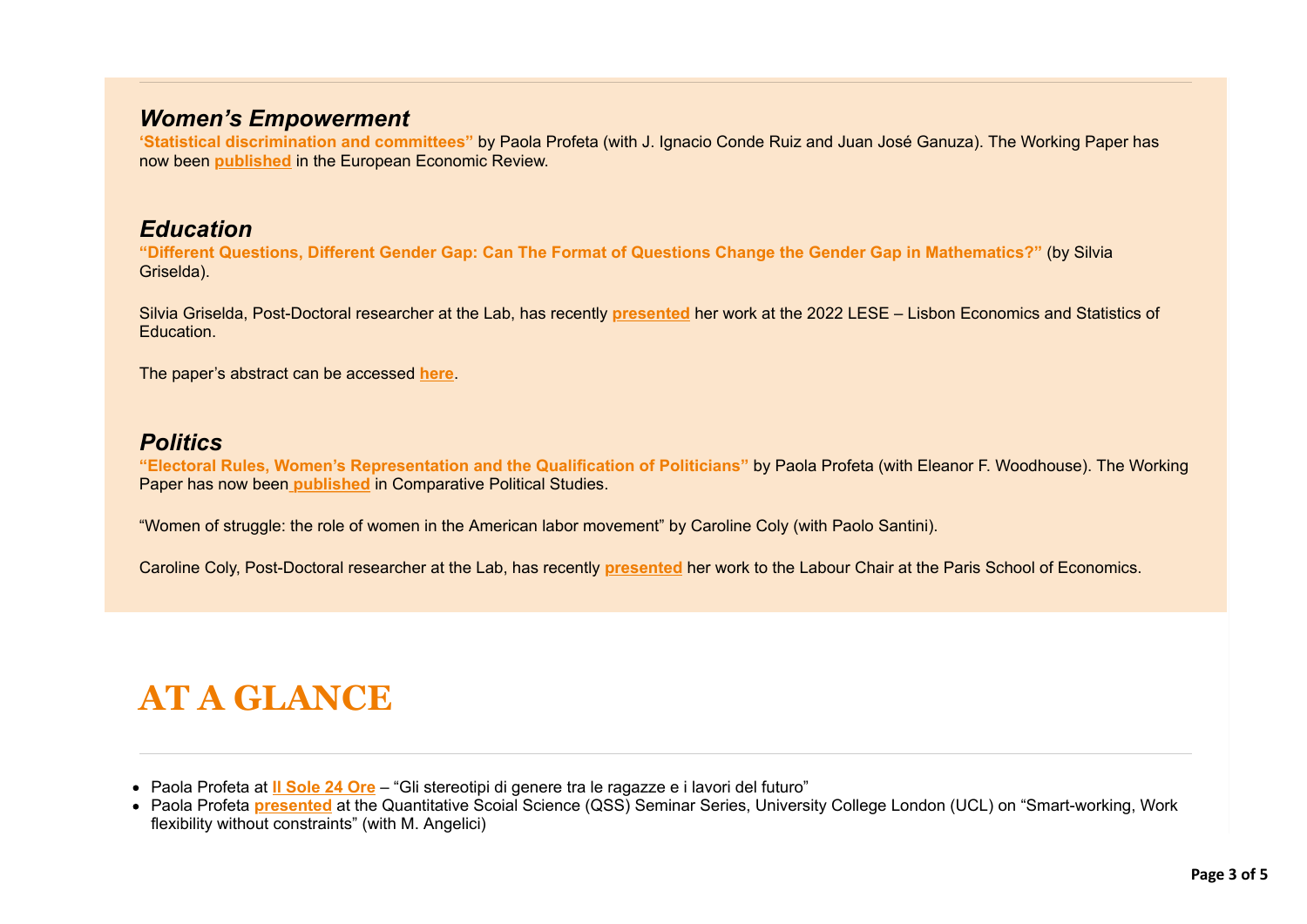- Giulia Savio in **[interview with Millevoci](https://eur03.safelinks.protection.outlook.com/?url=https%3A%2F%2Fwww.rsi.ch%2Frete-uno%2Fprogrammi%2Fintrattenimento%2Fmillevoci%2FQuante-donne-ai-vertici-delle-aziende-pubbliche-3.3-14972739.html&data=04%7C01%7Cximena.calo%40unibocconi.it%7C16282814d5da43fff93008d9facaffa6%7C6bf3b57a9fb447c29ada51156518f52f%7C1%7C0%7C637816572054540326%7CUnknown%7CTWFpbGZsb3d8eyJWIjoiMC4wLjAwMDAiLCJQIjoiV2luMzIiLCJBTiI6Ik1haWwiLCJXVCI6Mn0%3D%7C3000&sdata=xMRTSmNoPkOYHqKXw85bGQK5gvNvGXqYDLloVeFTx5Q%3D&reserved=0)** "Quante donne ai vertici delle aziende pubbliche? Dibattito a cura di Nicola Colotti, in conduzione Elisa Manca
- Giulia Savio **[presented](https://genderlab.unibocconi.eu/news-and-participations)** her research design on "Increasing awareness on gender gap: can male scientists help?" at Dondena's Politics & Institutions Clinic

You can check more on news and participations **[here](https://genderlab.unibocconi.eu/news-and-participations)**, and also **[follow us](https://eur03.safelinks.protection.outlook.com/?url=https%3A%2F%2Ftwitter.com%2FAxaGenderLab&data=04%7C01%7Cximena.calo%40unibocconi.it%7C16282814d5da43fff93008d9facaffa6%7C6bf3b57a9fb447c29ada51156518f52f%7C1%7C0%7C637816572054540326%7CUnknown%7CTWFpbGZsb3d8eyJWIjoiMC4wLjAwMDAiLCJQIjoiV2luMzIiLCJBTiI6Ik1haWwiLCJXVCI6Mn0%3D%7C3000&sdata=4EiVJhasPHA7s2HydNQ2RjiRmiW257C%2FcnOPDn3MndM%3D&reserved=0)** on Twitter.

## **NEWS & EVENTS**

#### *Latest News*

Congratulations to Silvia Griselda, Post-Doctoral researcher at the Lab, for winning the CIVICA Research Postdoctoral Mobility Scheme to visit the Department of Economics at the London School of Economics in September 2022!

#### *Event: Gender equality: challenges ahead – From She-cession to She-recovery*

Join us on March 7th (2-4:30pm CET) for the event **[Gender equality: challenges ahead – From She-cession to She-recovery](https://www.unibocconi.it/wps/wcm/connect/ev/Eventi/Eventi+Bocconi/AXA+RESEARCH+LAB+ON+GENDER+EQUALITY)**. The event, in collaboration with AXA, will address the impact of COVID-19 on women and the measures and actions that are needed for a she-recovery. You can refer to our **[website](https://www.unibocconi.it/wps/wcm/connect/ev/Eventi/Eventi+Bocconi/AXA+RESEARCH+LAB+ON+GENDER+EQUALITY)** or send us an **[email](https://genderlab.unibocconi.eu/contacts)** to receive more information on the event's program or to register your attendance.

#### *Seminar Series*

We host a seminar series, typically on Tuesdays. We have online, hybrid, and in-person events. For more information you can contact us or access our **[website](https://genderlab.unibocconi.eu/lab-events)**.

### **CONTACT US:**

If you have any questions about our research or more information about the Lab and the team, please visit our website at **<https://genderlab.unibocconi.eu/>** or email us at **[genderlab@unibocconi.it](mailto:genderlab@unibocconi.it)**. You can also follow us on Twitter **[@AXAGenderLab](https://eur03.safelinks.protection.outlook.com/?url=https%3A%2F%2Ftwitter.com%2FAxaGenderLab&data=04%7C01%7Cximena.calo%40unibocconi.it%7C16282814d5da43fff93008d9facaffa6%7C6bf3b57a9fb447c29ada51156518f52f%7C1%7C0%7C637816572054540326%7CUnknown%7CTWFpbGZsb3d8eyJWIjoiMC4wLjAwMDAiLCJQIjoiV2luMzIiLCJBTiI6Ik1haWwiLCJXVCI6Mn0%3D%7C3000&sdata=4EiVJhasPHA7s2HydNQ2RjiRmiW257C%2FcnOPDn3MndM%3D&reserved=0)**.

#### **The AXA Research Lab on Gender Equality**  Bocconi University, 6th Floor, Room

Via Röntgen 1, 20136, Milan (Italy)